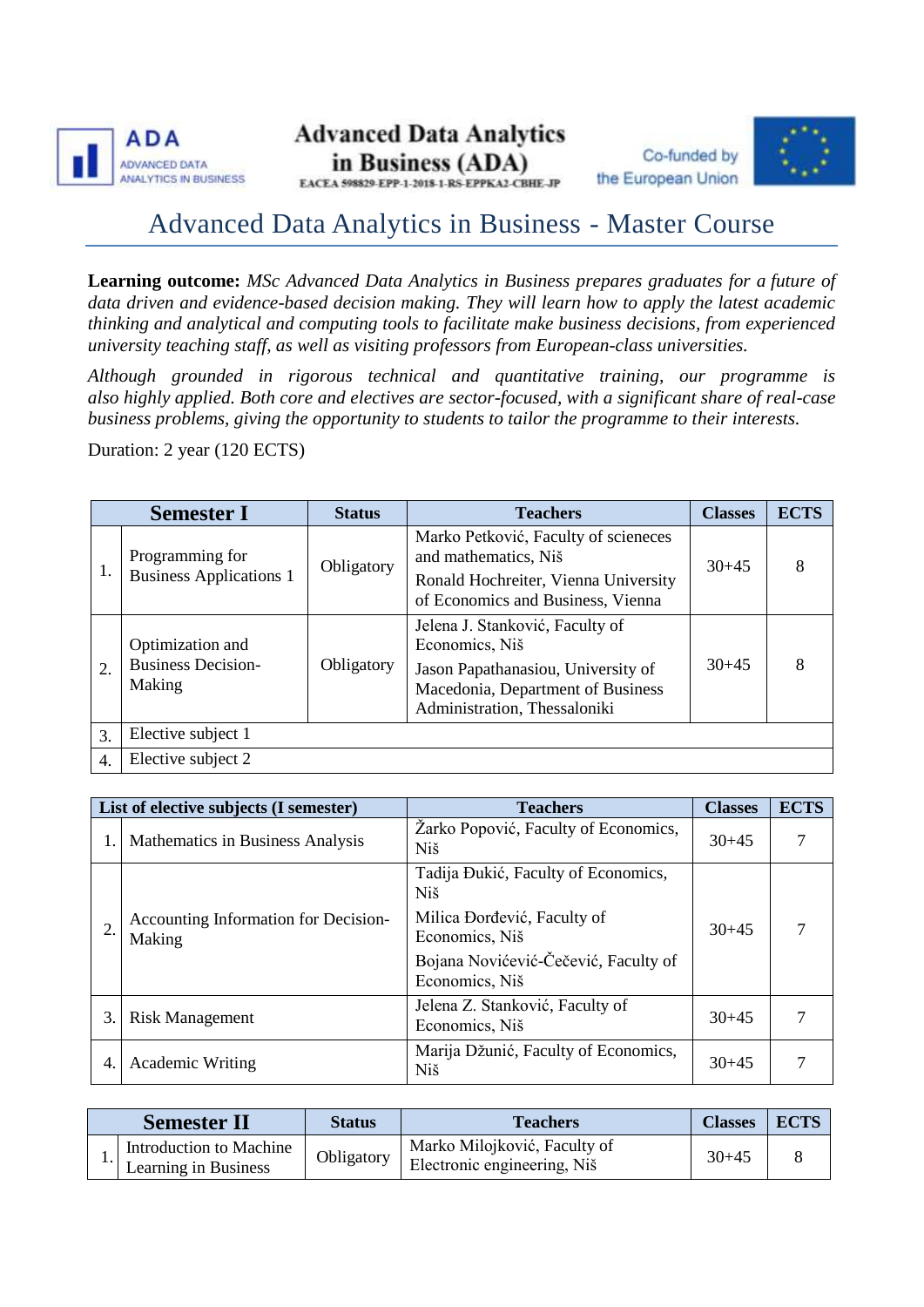|                  |                                                                      |            | Miroslav Milovanović, Faculty of<br>Electronic engineering, Niš<br>Ronald Hochreiter, Vienna University |                |             |
|------------------|----------------------------------------------------------------------|------------|---------------------------------------------------------------------------------------------------------|----------------|-------------|
|                  |                                                                      |            | of Economics and Business, Vienna                                                                       |                |             |
|                  | Time Series Forecasting                                              | Obligatory | Vinko Lepojević, Faculty of<br>Economics, Niš                                                           |                | 8           |
| 2.               |                                                                      |            | Vesna Janković Milić, Faculty of<br>Economics, Niš                                                      | $30+45$        |             |
| 3.               | Elective subject 1                                                   |            |                                                                                                         |                |             |
| 4.               | Elective subject 2                                                   |            |                                                                                                         |                |             |
|                  | List of elective subjects (II semester)                              |            | <b>Teachers</b>                                                                                         | <b>Classes</b> | <b>ECTS</b> |
|                  |                                                                      |            | Slavoljub Milovanović, Faculty of<br>Economics, Niš                                                     |                |             |
| 1.               | Research<br>Design<br>and<br>Data<br><b>Visualization Techniques</b> |            | Ognjen Radović, Faculty of<br>Economics, Niš                                                            | $30 + 45$      | 7           |
|                  |                                                                      |            | Jovica Stanković, Faculty of<br>Economics, Niš                                                          |                |             |
|                  | Marketing Intelligence                                               |            | Vinko Lepojević, Faculty of<br>Economics, Niš                                                           | $30 + 45$      | 7           |
| $\overline{2}$ . |                                                                      |            | Vesna Janković Milić, Faculty of<br>Economics, Niš                                                      |                |             |
|                  |                                                                      |            | Ognjen Radović, Faculty of<br>Economics, Niš                                                            |                |             |
| 3.               | <b>Advanced Big Data Analytics</b>                                   |            | Jovica Stanković, Faculty of<br>Economics, Niš                                                          | $30 + 45$      | 7           |
|                  |                                                                      |            | Alessio Farcomeni, University Tor<br>Vergata, Faculty of Economics, Roma                                |                |             |
| 4.               | Methods of Statistical Analysis                                      |            | Vinko Lepojević, Faculty of<br>Economics, Niš<br>Vesna Janković Milić, Faculty of<br>Economics, Niš     | $30 + 45$      | 7           |

| <b>Semester III</b> |                             | <b>Status</b> | <b>Teachers</b>                                   | <b>Classes</b> | <b>ECTS</b> |
|---------------------|-----------------------------|---------------|---------------------------------------------------|----------------|-------------|
|                     | <b>Applied Econometrics</b> | Obligatory    | Žarko Popović, Faculty of Economics,<br>Niš       |                | 8           |
|                     |                             |               | Jelena J. Stanković, Faculty of<br>Economics, Niš | $30+45$        |             |
|                     |                             |               | Ivana Marjanović, Faculty of<br>Economics, Niš    |                |             |
| 2.                  | <b>Quantitative Finace</b>  | Obligatory    | Srđan Marinković, Faculty of<br>Economics, Niš    | $30+45$        | 8           |
|                     |                             |               | Mirjana Jemović, Faculty of<br>Economics, Niš     |                |             |
|                     |                             |               | Jelena Radojičić, Faculty of<br>Economics, Niš    |                |             |
|                     |                             |               | Jelena Z. Stanković, Faculty of<br>Economics, Niš |                |             |
| 3.1                 | Elective subject 1          |               |                                                   |                |             |